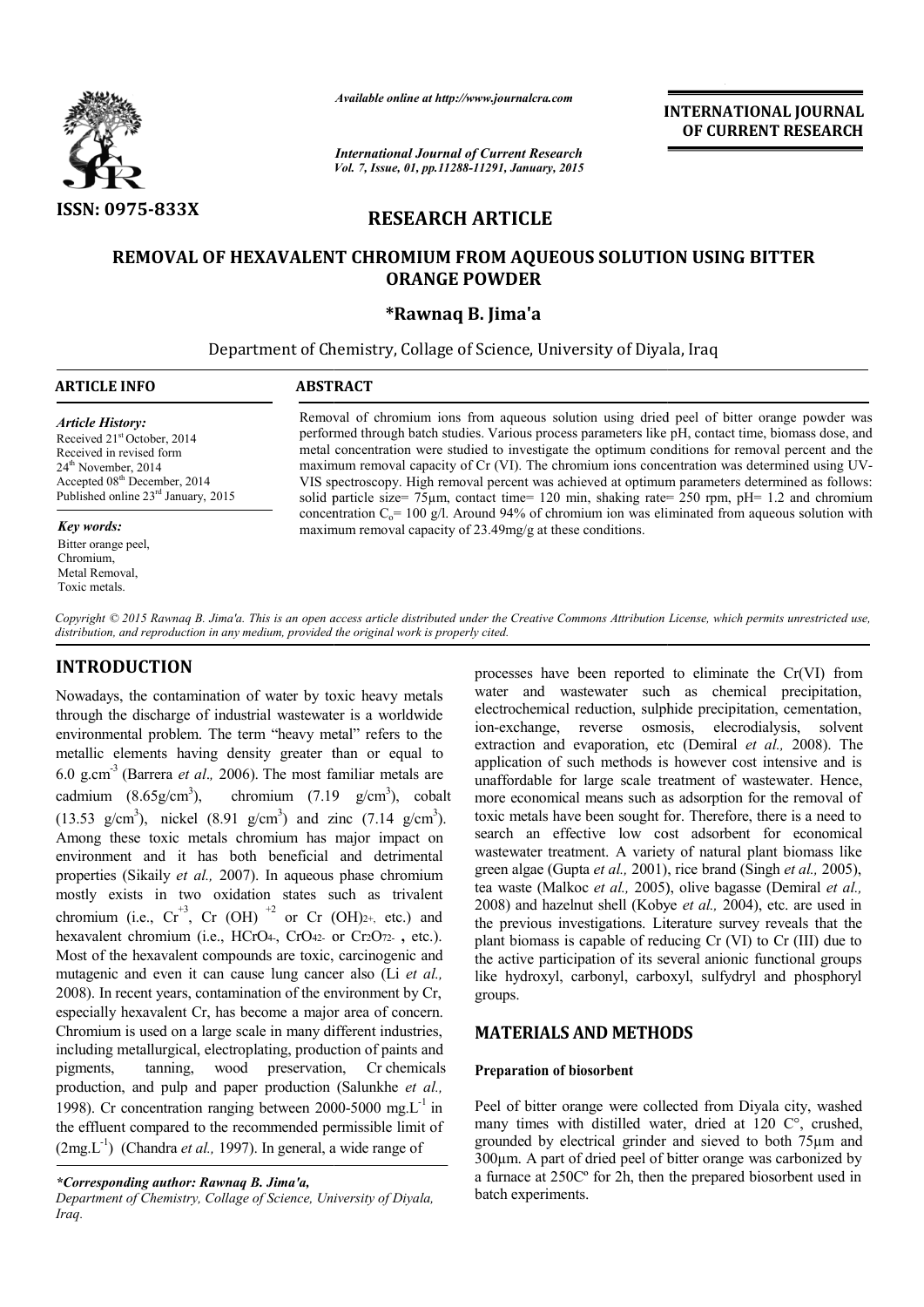### **Preparation of Cr (VI) solutions**

A stock solution of Cr (VI) (1000 mg/L) was prepared by dissolving appropriate quantity of  $K_2Cr_2O_7$  containing (1 gm) of Cr (VI) in (1L) deionized water. The stock solution was further diluted to desired concentration for obtaining the test solutions.

### **Batch Experiments**

All experiments were carried at room temperature in conical flasks to investigate the influence of pH, contact time, biomass dose, and initial chromium concentration. Chromium solution was shaken with solid for desired contact time at a constant agitation speed 250 rpm and after filtration with filter paper, Cr (VI) ions concentration before and after run was analyzed by Using UV-Visible Spectroscopytype JascoV-650

ectrophotometer. Metal removal percent was calculated using simple concentration difference method while the maximum removal capacity (q<sub>m</sub>) was calculated depending on the following equation (Jimoh *et al.,* 2014):

$$
q_m = C \circ C \circ C \circ V/m \qquad \qquad \ldots \ldots \ldots \ldots (1)
$$

Where C<sup>o</sup> and C<sub>c</sub> are the initial and final chromium concentrations (ppm) at equilibrium respectively, V is the solution volume in (L), and m is the mass of the solid (gm).

### **RESULTS AND DISCUSSION**

#### **Effect of contact time (t)**

The experimental runs measuring the effect of contact time on the batch removal of Cr (VI) at initial metal concentration 106 ppm in 25ml at pH=1.2 mixed with 0.1gm of 75µm dried powder indicated that increase in contact time from 15-120minutes enhanced the removal percent of Cr(VI) ions, As shown in Figure (1).

### **Effect of adsorbent dose**

To study the effect of adsorbent dose (gm/L) on the uptake of Cr (VI), experiments were done with 25 ml of 100 mg/ L Cr (VI) at pH= 1.2, 2h at 250 rpm with 75µm dried biosorbent, while the amount of adsorbent added was varied from  $(0.05 -$ 03) gm. Results in Figure (2) show that the removal percentage of Cr (VI) from aqueous solutions increased with increasing the weight of biomass.

#### **Effect of initial Chromium ions concentration (co)**

The efficiency of chromium removal from aqueous solutions was investigated by changing the initial metal concentrations. These experiments were achieved with 25ml of different initial concentrations of metal ion ranging from (40-100) ppm at pH=1.2 and 0.1 gm of 75µm of dried biosorbent and 250rpm.



Fig.1. Effect of mixing time on removal of Cr (VI) from aqueous solutions C<sup> $\cdot$ </sup> =106ppm, V=0.025L, pH=1.2, m=0.1gm (75µm)



Fig.2. Effect of solid dosage on removal of Cr (VI) from aqueous solution  $c_0 = 100$  ppm, V=0.025 L, pH=1.2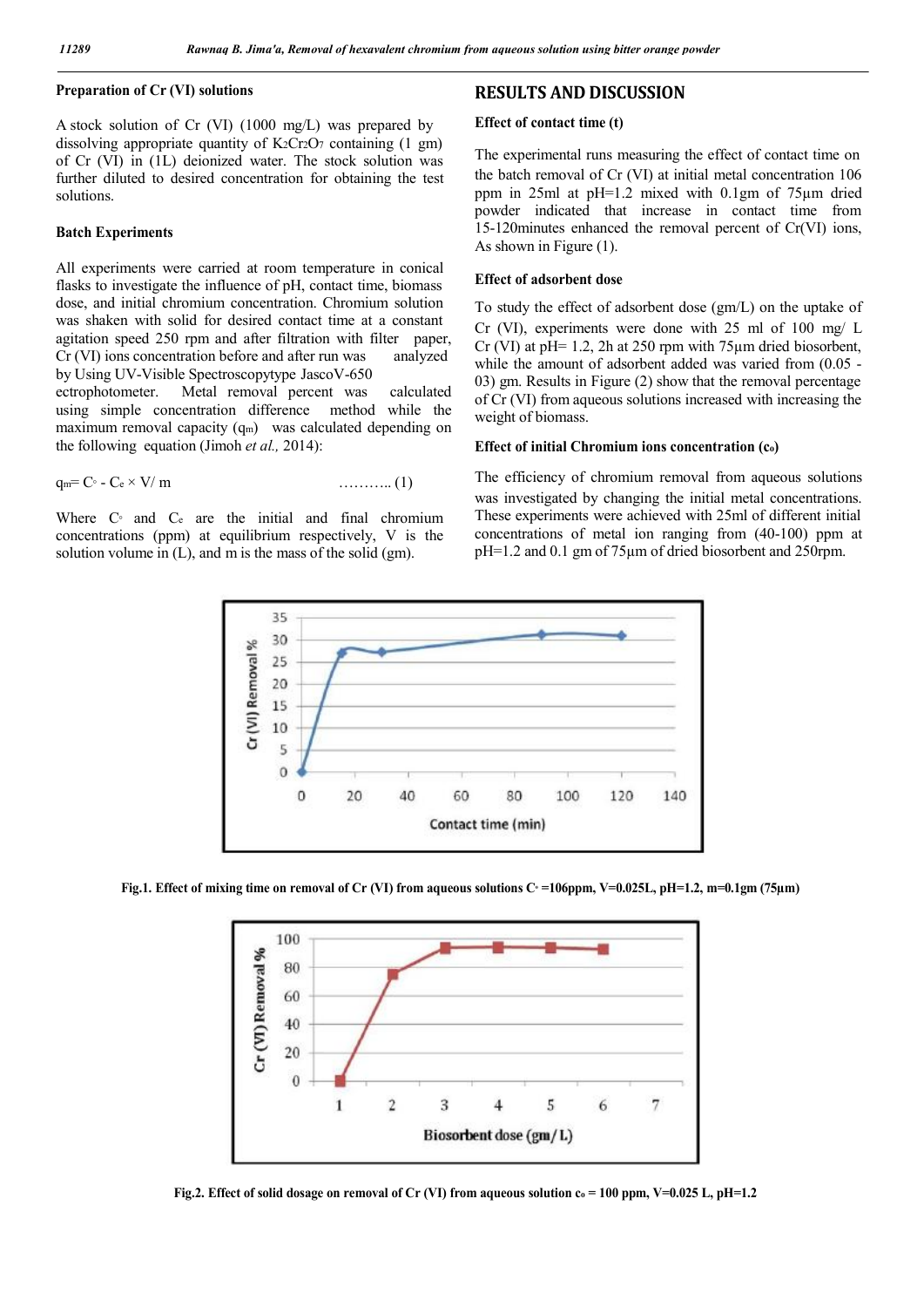The experiments data were measured at 120 minutes to make sure that full equilibrium was attained. As shown in Figure (3) the removal percent of Cr (VI) increased with increasing the initial ions concentrations.

of 25ml of  $Co=97$ ppm, mixed with 0.1gm of 75 $\mu$ m of dried peel, 2h at 250 rpm were used. The optimum removal was obtained at pH=1.2.



Fig.3. Effect of Cr (VI) concentration on its removal from aqueous solution V=0.025L, t=120min, pH=1.2, m=0.1gm (75 $\mu$ m)

### **Effect of pH**

Figure (4) shows the effect of pH on removal percentage of chromium ions in aqueous solutions. To investigate the influence of pH different values ranging (1.2, 2.0, 3.4, and 6.2) (neutral form) is the predominant species of Cr (VI). Hence, at pH 2.0 removal percent decreased due to the involvement of less number of HCrO4- anions on the positive surface. At higher pH due to more OH− ions adsorbent surface carrying net negative charges, which tend to repulse the metal anions CrO4= (Hadjmohammadi *et al.,* 2011) therefore, maximum removal of Cr (VI) from aqueous solution was achieved at pH 1.2.

At lower pH the surface area of the adsorbent was more protonated (due to more  $H^+$  ions) and competitive negative ions adsorption occurred between positive surface and free chromate ions (HCrO-4). But in highly acidic medium (pH  $\approx$ 2) H2CrO4 removal percentages of Cr (VI) approximate in both size 75 and 300 µm. So these results prove that our biosorbent are efficient in uptake Cr (VI) in both sizes either burned or dried.



**Fig.4. Effect of pH on removal of Cr (VI) from aqueous solution Cº=97, V=0.025L, m= 0.1gm (7-5µm)**

Studying the effect of particle size, following experiments were done with 25ml of  $C=101$  mg/L at pH=1.2, 2h at 250 rpm, and 0.1gm of biosorbent using both 75 µm Burned peel and 300 µm dried and burned peel. Results in Table (1) show that the To investigate the efficiency of chromium removal from aqueous solutions, several biosorbents from previous researches were compared with this work, as shown in Table (2) it can be considered that our solid powder is one of the best natural materials for isolate toxic chromium from aqueous solutions.

**Table 1. Comparison percentage removal of Cr (VI) among dried and carbonized peel with different particle size**

| The biosorbent               | Size of particles | $Cr$ (VI) percent removal $(\% )$ |
|------------------------------|-------------------|-----------------------------------|
| Dried peel of bitter orange  | $300 \mu m$       | 95.46                             |
| Burned peel of bitter orange | $75 \mu m$        | 95.09                             |
| Burned peel of bitter orange | $300 \mu m$       | 94 49                             |